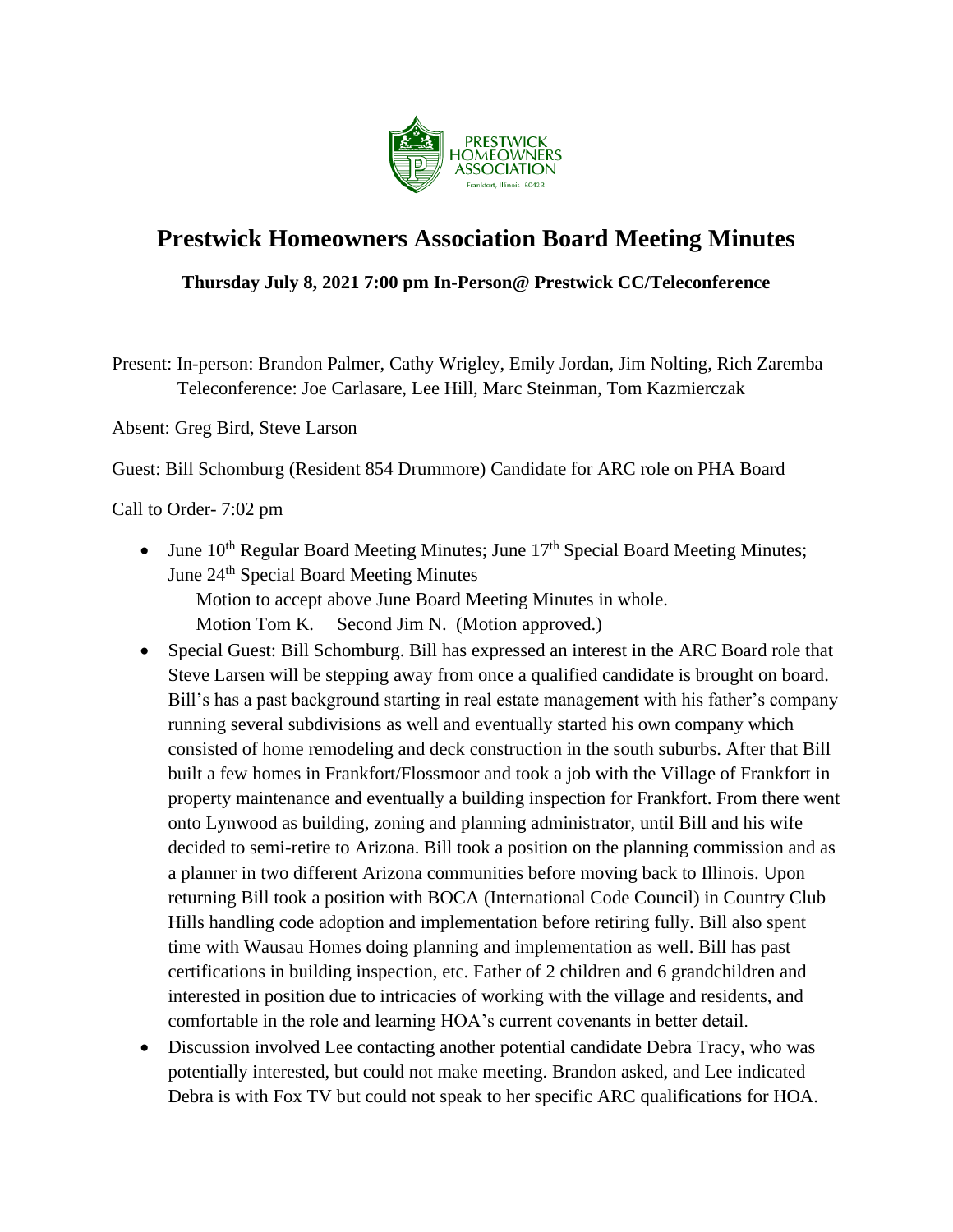- Further discussion involved the role of the ARC Chair going forward by those members in attendance. Marc indicated interest in taking over ARC role as opposed to Entrance role, and Lee added that possibly he and Marc could co-chair the ARC role, or even take over both the Entrance and ARC roles. Brandon felt the ARC role and Entrance role are a one-person role and is best served by one individual to handle each.
- Motion made to approve Bill Schomburg as ARC Chair. Motion Cathy W. Second Tom K. (Motion approved) 8 for, 1 abstain (Lee), 2 absent (Greg, Steve)

# **Committee Reports:**

# • **Entrances- Marc Steinman**

- i. Indicated nothing to report other than a few lights to repair.
- ii. Brandon indicated entrances won Beautification Award from Village this year. Brandon thanked Marc for doing entrance repairs as needed, on his own.

# • **Membership- Cathy Wrigley**

- i. Indicated PHA has three additional members than a year ago. Have five residents already pre-paid for next year.
- ii. Thank you to Jim, Emily and Steve for passing out Membership Directories.
- **Marketing/Social Media- Emily Jordan**
- i. Utilizing information from the Chamber and Village web pages for some information to pass along in the PHA Newsletter which may be helpful to residents.
- **Architectural Review (ARC)- Steve Larson**
- i. With Steve absent Brandon indicated the report from Steve was standard in nature, with roof/window replacements over the past month. Brandon will let Steve know regarding the decision to bring Bill on the Board, so Steve can transition responsibilities to Bill in the near term.

#### • **Financial- Tom Kazmierczak**

i. Treasurer's report for June discussed. Three sources of revenue this past month: \$0.13 Money Market account; \$300.00 for prepaid 2022 membership dues; and \$75.00 from ads. Disbursements for June include: \$2,290.00 paid to Beary Landscape (installment 3 of 8); \$127.32 reimbursement to Marc Steinman for entrances (parts); \$590.00 paid to Beary Landscape for Aberdeen Rd. sign installation; \$15.99 to Tom Barz for web site upkeep; \$213.45 to the Village of Frankfort for water; and \$25.91 to Cathy Wrigley for envelopes. Subsequently, a check was also written to Beary Landscape for \$2,290.00 (installment 4 of 8) and issued check to Prestwick CC for \$2,500.00 for July 3<sup>rd</sup> fireworks. Reviewed balances in Operations/Money Market accounts.

Motion to approve Treasurer's report. Motion Jim N. Second by Cathy W. (Motion approved)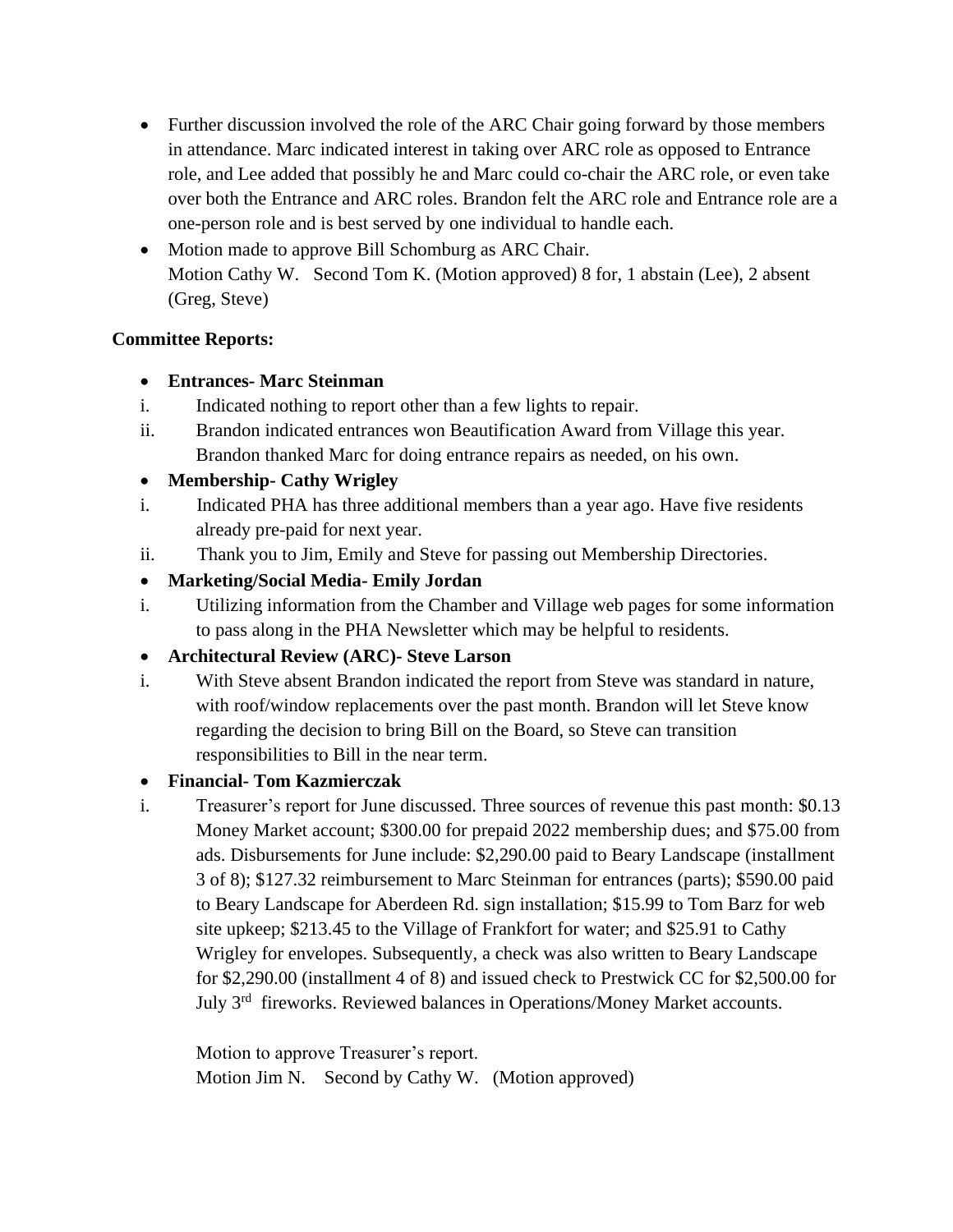#### • **Social**

- i. Block party reminder by Brandon PHA will provide up to \$100.00 to support a block party in each section (Aberdeen, Prestwick Dr., Shetland, Highland/St. Andrews Way) with proper social distancing. Everyone in the section must be invited (including all cull-de-sac and condos.) Cathy indicated that on August 28th her section of Prestwick will be having a block party on Glenbarr cul-de-sac.
- ii. Brandon indicated Prestwick fireworks were particularly good and weather and crowd were cooperative. Brandon has check in the mail for the HOA contribution as indicated above by Tom.
- **Security**
	- Lock it or Lose it reminder by Brandon.
- **Website:**

Brandon indicated website has been updated and includes new Membership Directory.

- **Governmental– Joe Carlasare**
- i. Has had repeated contact with Frankfort Police department and has been assured Frankfort Police are policing at a higher level to curb and correct speeding issues in the subdivision. Joe asked that if any members of Board hear of specific speeding pockets on their streets, to let him know. Joe will circle back with department to determine number of citations issued as relates to speeding issues, as this will help address resident's concerns.
- ii. Discussion had with Board members on current short term rental situation in the subdivision, after a number of PHA Board members had attended Village Board meeting on July  $6<sup>th</sup>$  (after a meeting Marc and Greg had on July  $2<sup>nd</sup>$  with village administration.) Brandon asked if Marc had had a chance to fully document his analysis on the Village ordinance and Marc indicated he had not, but could, if still needed after recent meetings he and Greg had with the village. Felt Village legal team were working off information Marc provided during June 21<sup>st</sup> Village Board meeting. Marc feels Village has every right to modify current ordinance to address issue, even as a non-home rule community. Feels Village's legal team has indicated they need to enhance and better define certain portions of the ordinance going forward.

Joe indicated after previous Special Board Meeting on June  $24<sup>th</sup>$  it was his understanding that Greg, Marc (and Joe) were going to put together a legal opinion/assessment on enforceability of Village ordinance. Subsequently, Joe reached out to Rob Piscia the Village Administrator, and Rob indicated the Village's legal team had concerns about the viability of enforcement of the ordinance. Joe did an analysis himself on the ordinance and came to the same conclusion, that currently it is unenforceable. Joe referenced certain points within the ordinance that stand out, potentially making this ordinance unenforceable. Feels a plan that was agreed to during the HOA's June  $24<sup>th</sup>$  Board meeting was not adhered to.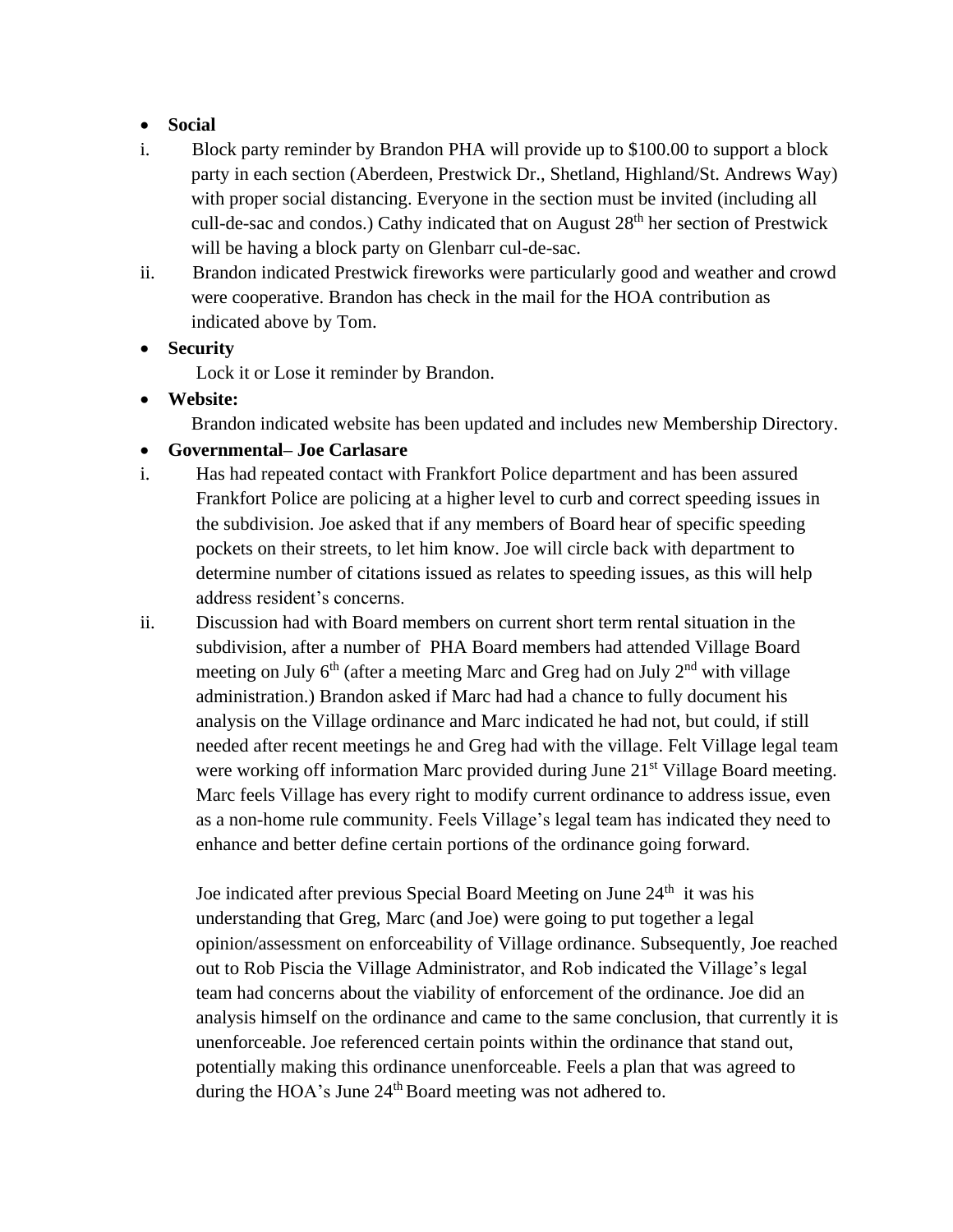Joe indicates the HOA Board needs to decide on what its' views are and have an official/formal opinion on this issue going forward, either through legal counsel or other means. Both Marc and Joe agree that hiring legal counsel from the outside is not a necessity, however Joe feels that some opinion should come from the HOA Board whether this ordinance is enforceable or not.

Brandon indicated that Jim suggested possibly tapping into Ray Rossi's thoughts on this matter being a Prestwick resident, former mayor and current Will County judge. Joe indicated Ray could not issue an advisory position on this issue as a sitting judge.

Marc indicated Greg left last Village board meeting that HOA would like Village to continue to understand what their options are, investigate enforcement, see how HOA could assist and keep monitoring issue.

Joe recommends that the HOA gets the Village to amend the current ordinance. Include clear definitions, clear enforcement and done as soon as possible. Indicates there are model ordinances from many other municipalities that can be presented to the Village as a model. Brandon asked and Joe will provide model ordinances that can be provided to Village officials to examine and possibly modify ordinances that are rock solid and have been tested in the courts. Joe asked Marc and Marc agreed that the Village has implied they are willing to put a new ordinance in place and waiting on their legal team for input.

Joe feels real model/s that are working should be put in Village's hands as soon as possible to look at and assist them in modifying current ordinance and not bicker over the old ordinance but look to move forward with a new ordinance which addresses the issue. Lobbying should accompany this as needed to move forward, with HOA Board all on the same page with a united front on new ordinance. Feels everyone trying to get to same outcome on this issue and that work already done by Greg and Marc appreciated.

Brandon thanked everyone for their time and effort going forward and felt solid game plan in place. Brandon committed to sending an email to everyone on HOA Board explaining the plan going forward, with Joe looking up other municipal town ordinances to present to the Village.

#### • **Code Enforcement- Brandon Palmer**

i.Current homeowner issues discussed and monitored, and majority of last month's list of issues have been cleaned up. Few ongoing issues are being monitored by